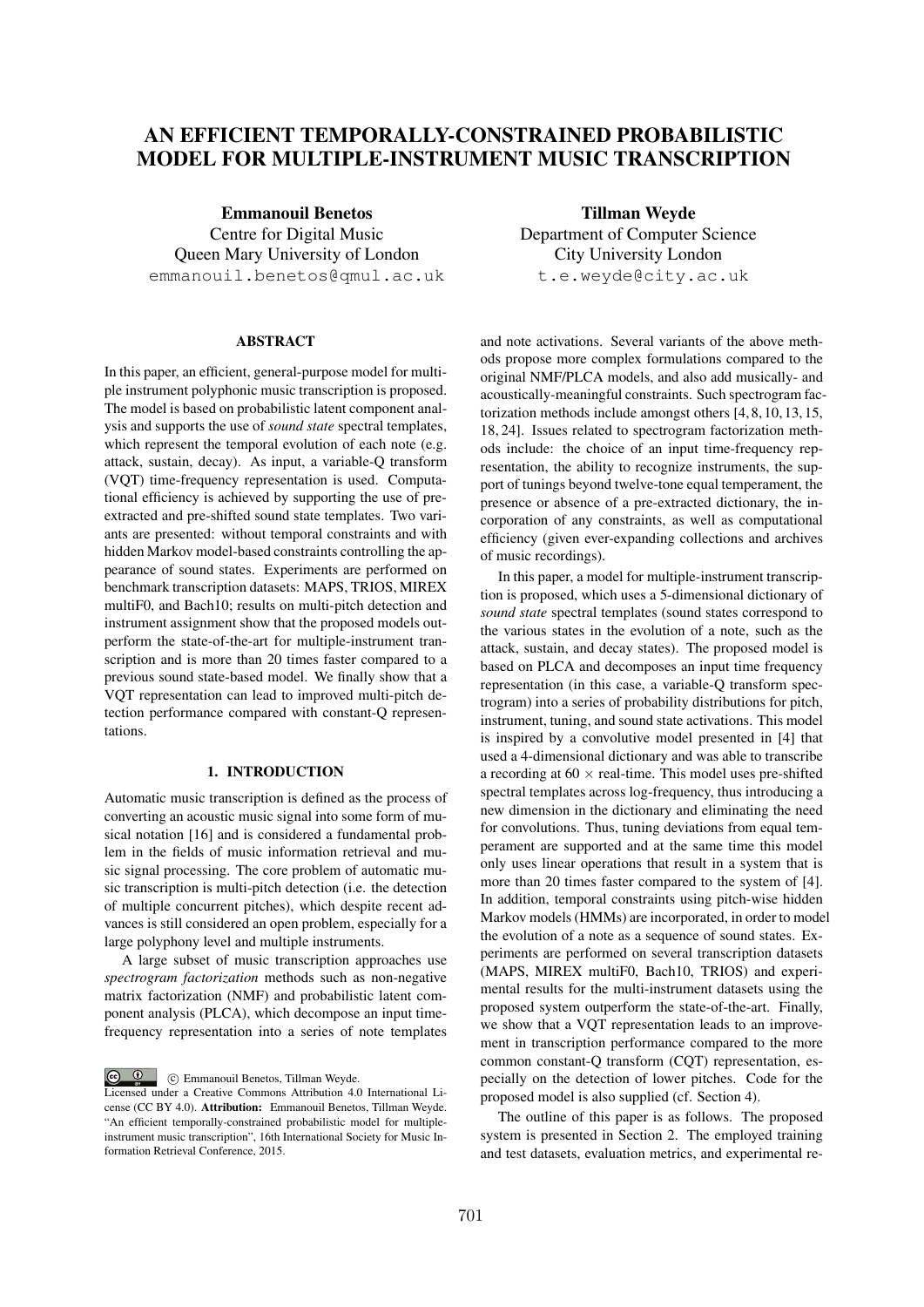

**Figure 1**. Diagram for the proposed system.

sults are shown in Section 3. Finally, a discussion on the proposed system followed by future directions is made in Section 4.

# **2. PROPOSED SYSTEM**

# **2.1 Motivation**

The overall aim of the proposed work is the creation of a system for automatic transcription of polyphonic music, that supports the identification of instruments along with multiple pitches, supports tunings beyond twelve-tone equal temperament along with frequency modulations, is able to model the evolution of each note (as a temporal succession of *sound states*), and is finally computationally efficient. The proposed system is based on work carried out in [4], which relied on a convolutive PLCA-based model and a 4-dimensional sound state dictionary. The aforementioned model was able to transcribe recordings at approximately  $60 \times$  real-time (i.e. for a 1min recording, transcription took 60min). This paper proposes an alternative linear model able to overcome the computational bottleneck of using a convolutive model, which is supported by the use of a 5-dimensional dictionary of pre-extracted and pre-shifted sound state spectral templates, at the same time providing the same benefits with the model of [4]. Finally, this paper proposes the use of a variable-Q transform (VQT) representation, in contrast with the more common constant-Q transform (CQT) or linear frequency representations (a detailed comparison is made in Section 3). On related work, a linear model that used a 4-dimensional dictionary which did not support sound state templates or temporal constraints was proposed in [3].

In Fig. 1, a diagram for the proposed system can be seen. As motivation on the use of sound state templates, two log-frequency representations for a G1 piano note are shown in Fig. 2; it is clear that the note evolves from an attack/transient state to a steady state, and finally to a decay state. Fig. 3 shows 3 spectral templates extracted for the same note, which correspond to the 3 sound states (the lower corresponds to the attack state, the middle to the steady state and the top to the decay state).

## **2.2 PLCA-based model**

The first variant of the proposed system takes as input a normalised log-frequency spectrogram  $V_{\omega,t}$  ( $\omega$  is the logfrequency index and *t* is the time index) and approximates it as a bivariate probability distribution  $P(\omega, t)$ . In this work,  $V_{\omega,t}$  is a variable-Q time-frequency representation with a resolution of 60 bins/octave and minimum frequency



**Figure 2**. (a) The CQT spectrogram of a G1 piano note. (b) The VQT spectrogram for the same note.



**Figure 3**. Sound state spectral templates for a G1 piano note (extracted using a VQT representation).

of 27.5Hz, computed using the method of [22]. As discussed in [22], a variable-Q representation offers increased temporal resolution in lower frequencies compared with a constant-Q representation. At the same time, a log-frequency transform represents pitch in a linear scale (where interharmonic spacings are constant for all pitches), thus allowing for pitch changes to be represented by shifts across the log-frequency axis.

In the model,  $P(\omega, t)$  is decomposed into a series of log-frequency spectral templates per sound state, pitch, instrument, and log-frequency shifting (which indicates deviation with respect to equally tempered tuning), as well as probability distributions for sound state, pitch, instrument, and tuning activations. As explained in [4], a sound state represents different segments in the temporal evolution of a note; e.g. for a piano, different sound states can correspond to the attack, sustain, and decay.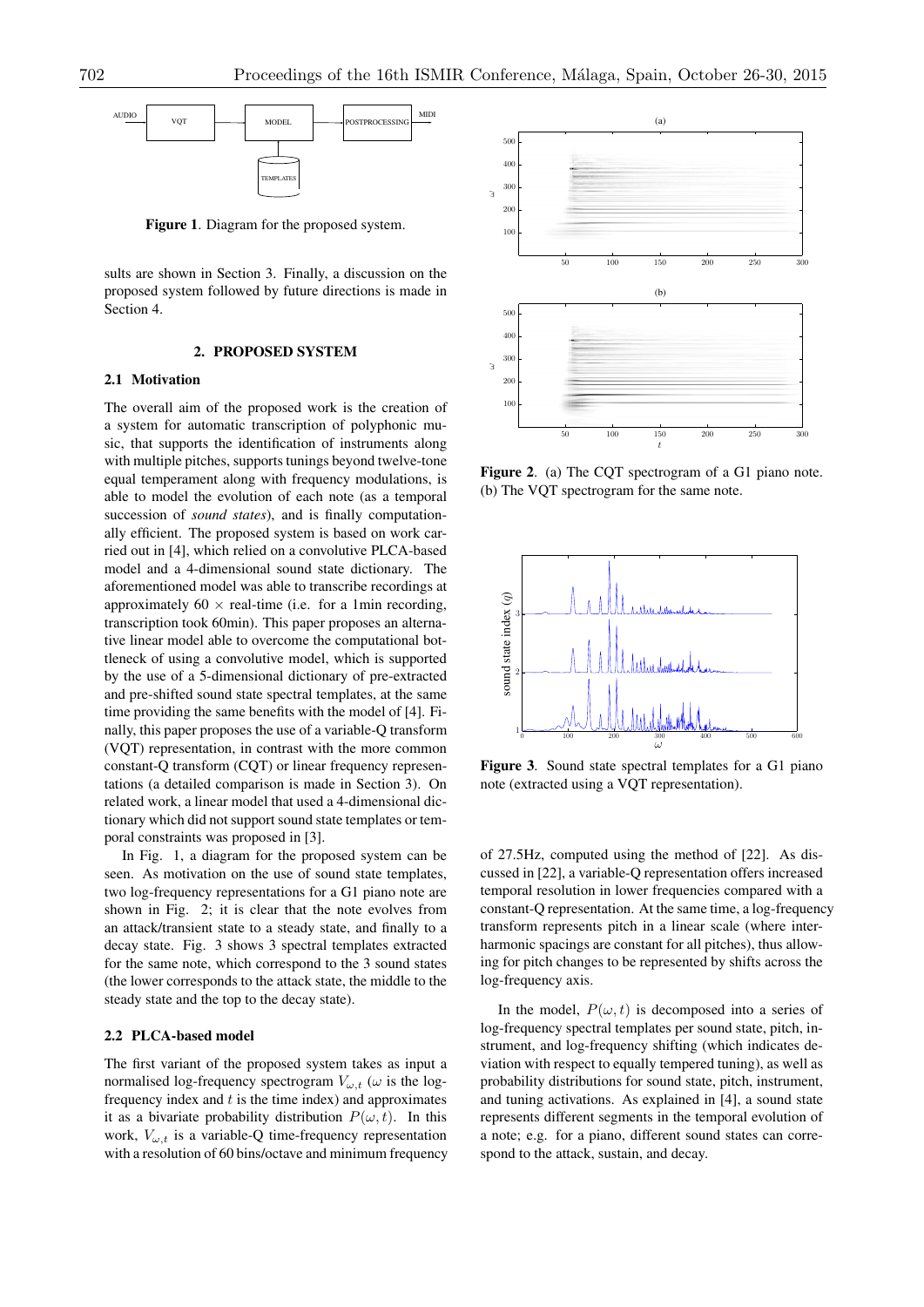The model is formulated as:

$$
P(\omega, t) =
$$
  
\n
$$
P(t) \sum_{q,p,f,s} P(\omega|q,p,f,s) P_t(f|p) P_t(s|p) P_t(p) P_t(q|p)
$$
  
\n(1)

where *q* denotes the sound state, *p* denotes pitch, *s* denotes instrument source, and *f* denotes log-frequency shifting.  $P(t)$  is the energy of the log-spectrogram, which is a known quantity.  $P(\omega|q, p, f, s)$  is a 5-dimensional tensor that represents the pre-extracted log-spectral templates per sound state *q*, pitch *p* and instrument *s*, which are also preshifted across log-frequency *f*. The proposed pre-shifting operation is made in order to account for pitch deviations, without needing to formulate a convolutive model across log-frequency, as in [4].  $P_t(f|p)$  is the time-varying logfrequency shifting distribution per pitch,  $P_t(s|p)$  is the instrument source contribution per pitch over time,  $P_t(q|p)$ is the time-varying sound state activation per pitch, and finally  $P_t(p)$  is the pitch activation, which is essentially the resulting multi-pitch detection output.

In the proposed model,  $f \in [1, \ldots, 5]$ , where  $f = 3$  is the ideal tuning position for the template (using equal temperament). Given that the input time-frequency representation has a resolution of 5 bins per semitone, this means that all templates are pre-shifted across log-frequency on a *±*20 and *±*40 cent range around the ideal tuning position, thus accounting for small tuning deviations or frequency modulations. The proposed model also uses 3 sound states per pitch; more information on the extraction of the sound state spectral templates is given in subsection 3.1.

The unknown model parameters  $(P_t(f|p), P_t(s|p), P_t(p))$ .  $P_t(q|p)$ ) can be iteratively estimated using the expectationmaximization (EM) algorithm [9]. For the *Expectation* step, the following posterior is computed:

$$
P_t(q, p, f, s | \omega) =
$$
  
\n
$$
P(\omega | q, p, f, s) P_t(f | p) P_t(s | p) P_t(p) P_t(q | p)
$$
  
\n
$$
\sum_{q, p, f, s} P(\omega | q, p, f, s) P_t(f | p) P_t(s | p) P_t(p) P_t(q | p)
$$
 (2)

For the *Maximization* step, unknown model parameters are updated using the posterior from (2):

$$
P_t(f|p) = \frac{\sum_{\omega,s,q} P_t(q,p,f,s|\omega)V_{\omega,t}}{\sum_{f,\omega,s,q} P_t(q,p,f,s|\omega)V_{\omega,t}}
$$
(3)

$$
P_t(s|p) = \frac{\sum_{\omega, f, q} P_t(q, p, f, s|\omega) V_{\omega, t}}{\sum_{s, \omega, f, q} P_t(q, p, f, s|\omega) V_{\omega, t}}
$$
(4)

$$
P_t(p) = \frac{\sum_{\omega, f, s, q} P_t(q, p, f, s | \omega) V_{\omega, t}}{\sum_{p, \omega, f, s, q} P_t(q, p, f, s | \omega) V_{\omega, t}}
$$
(5)

$$
P_t(q|p) = \frac{\sum_{\omega, f, s} P_t(q, p, f, s | \omega) V_{\omega, t}}{\sum_{q, \omega, f, s} P_t(q, p, f, s | \omega) V_{\omega, t}}
$$
(6)

Eqs. (2)-(6) are iterated until convergence; typically 15- 20 iterations are sufficient. No update rule for the sound state templates  $P(\omega|q, p, f, s)$  is included, since they are considered fixed in the model. As in [4], we also incorporated sparsity constraints on  $P_t(p)$  and  $P_t(s|p)$  in order to control the polyphony level and the instrument contribution in the resulting transcription. The resulting multi-pitch detection output is given by  $P(p, t) = P(t)P_t(p)$ , while a time-pitch representation  $P(f', t)$  can also be derived from the model, as in [4] (this representation has the same pitch resolution as in the input representation, i.e. 20 cent resolution).

## **2.3 Temporally-constrained model**

This model variant proposes a formulation that expresses the evolution of each note as a succession of sound states, following work carried out in [4]. These temporal constraints are modelled using pitch-wise hidden Markov models (HMMs). This also follows the work done by Mysore in [17] on the non-negative HMM (a spectrogram factorization framework where the appearance of each template is controlled by an HMM).

As discussed, one HMM is created per pitch *p*, which has as hidden states the sound states *q* (assuming 88 pitches that cover the entire note range of a piano, 88 HMMs are used). Thus, the basic elements of this pitch-wise HMM are: the sound state priors  $P(q_1^{(p)})$ , the sound state transitions  $P(q_{t+1}^{(p)} | q_t^{(p)})$ , and the observations  $P(\bar{\omega}_t | q_t^{(p)})$ . Following the notation of [17],  $\bar{\omega}$  corresponds to the sequence of observed spectra from all time frames, and  $\bar{\omega}_t$  is the observed spectrum at the *t*-th time frame. Also,  $q_t^{(p)}$  is the value of the hidden sound state at the *t*-th frame for pitch *p*.

In this paper, the model formulation is the same as in (1), where the following assumption is made:

$$
P_t(q|p=i) = P_t(q_t^{(p=i)}|\bar{\omega})\tag{7}
$$

which means that the sound state activations are assumed to be produced by the posteriors (also called *responsibilities*) of the HMM for pitch *p*. Following [17], the observation probability is calculated as:

$$
P(\bar{\omega}_t|q_t^{(p)}) = \prod_{\omega_t} P(\omega_t|q_t^{(p)})^{V_{\omega,t}}
$$
(8)

where  $P(\omega_t|q_t^{(p)})$  is the approximated spectrum for a given sound state and pitch. The observation probability is calculated as above since in PLCA-based models,  $V_{\omega,t}$  represents the number of times  $\omega$  has been drawn at the *t*-th time frame [17].

In order to estimate the unknown parameters of this proposed temporally-constrained model, the EM algorithm is also used, which results in a series of iterative update rules that combine PLCA-based updates as well as the HMM forward-backward algorithm [20]. For the Expectation step, the HMM posterior per pitch is computed as:

$$
P_t(q_t^{(p)}|\bar{\omega}) = \frac{P_t(\bar{\omega}, q_t^{(p)})}{\sum_{q_t^{(p)}} P_t(\bar{\omega}, q_t^{(p)})} = \frac{\alpha_t(q_t^{(p)})\beta_t(q_t^{(p)})}{\sum_{q_t^{(p)}} \alpha_t(q_t^{(p)})\beta_t(q_t^{(p)})}
$$
(9)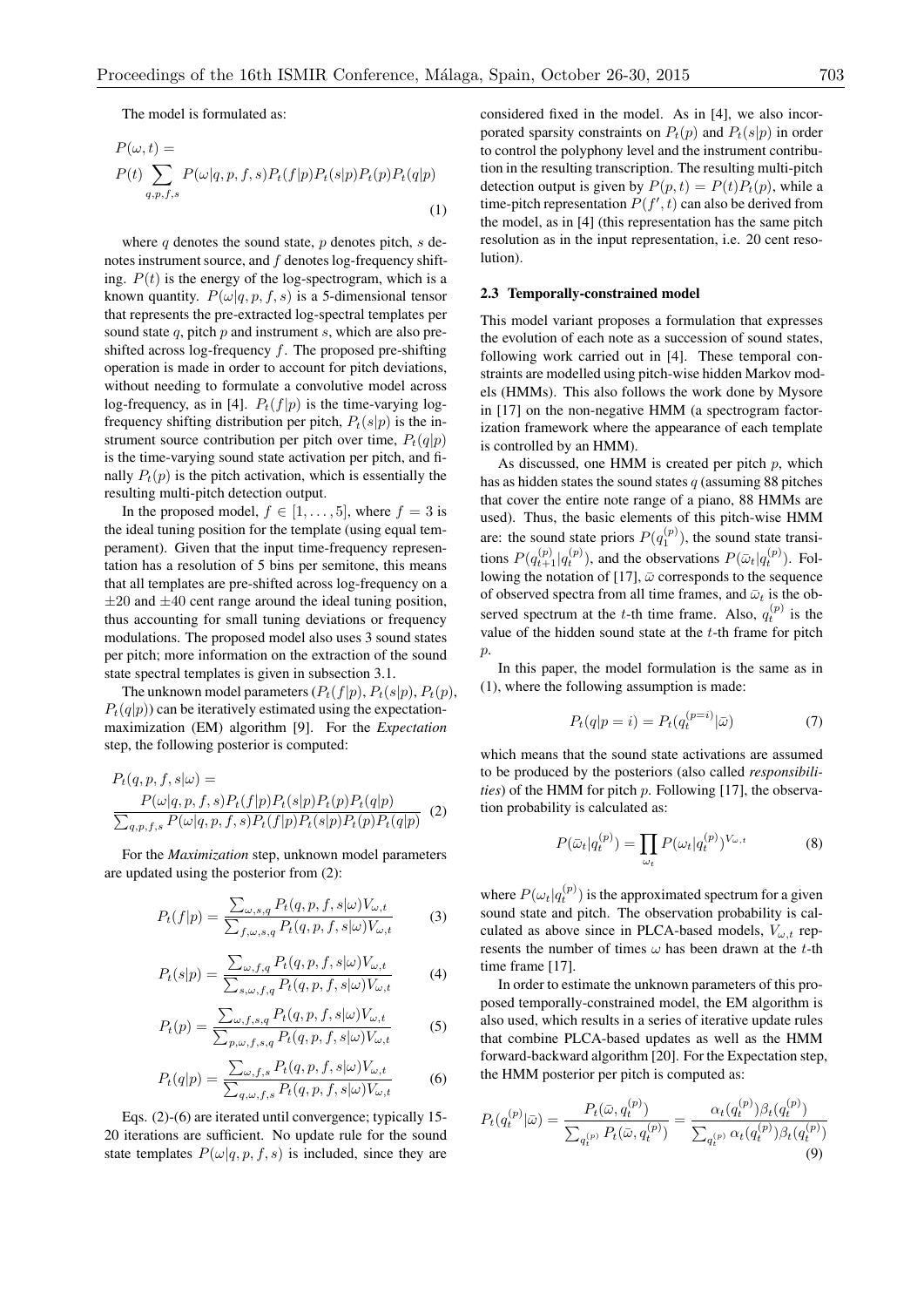where  $\alpha_t(q_t^{(p)})$  and  $\beta_t(q_t^{(p)})$  are the forward and backward variables for the *p*-th HMM, respectively, and can be computed using the forward-backward algorithm [20]. The posterior for the transition probabilities  $P_t(q_{t+1}^{(p)}, q_t^{(p)} | \bar{\omega})$  is also computed as in [4]. Finally, the model posterior is computed using (2) and (7).

For the Maximization step, unknown parameters  $P_t(f|p)$ ,  $P_t(s|p)$ , and  $P_t(p)$  are computed using eqs. (3)-(5). Finally, the sound state priors and transitions per pitch *p* are estimated as:

$$
P(q_1^{(p)}) = P_1(q_1^{(p)}|\bar{\omega})
$$
 (10)

$$
P(q_{t+1}^{(p)}|q_t^{(p)}) = \frac{\sum_t P_t(q_t^{(p)}, q_{t+1}^{(p)}|\bar{\omega})}{\sum_{q_{t+1}^{(p)}} \sum_t P_t(q_t^{(p)}, q_{t+1}^{(p)}|\bar{\omega})}
$$
(11)

In our experiments, it was found that an initial estimation of the pitch and source activations using the PLCA-only updates in the Maximization step leads to a good initial solution. In the final iterations (set to 3 in this case), the HMM parameters are estimated as well, which leads to an estimate of the sound state activations, and an improved solution over the non-temporally constrained model of subsection 2.2.

# **2.4 Post-processing**

For both the non-temporally constrained model of subsection 2.2 and the temporally-constrained model of subsection 2.3, the resulting pitch activation  $P(p, t) = P(t)P_t(p)$ (which is used for multi-pitch detection evaluation) as well as the pitch activation for a specific instrument  $P(s, p, t) =$  $P(t)P_t(p)P_t(s|p)$  (which is used for instrument assignment evaluation) need to be converted into a binary representation such as a piano-roll or a MIDI file. As in the vast majority of spectrogram factorization-based music transcription systems (e.g. [10, 15]), thresholding is performed on the pitch and instrument activations, followed by a process for removing note events with a duration less than 80ms.

## **3. EVALUATION**

## **3.1 Training data**

Sound state templates are extracted for several orchestral instruments, using isolated note samples from the RWC database [14]. Specifically, templates are extracted for bassoon, cello, clarinet, flute, guitar, harpsichord, oboe, piano, alto sax, and violin, using the variable-Q transform as a time-frequency representation [22]. The complete note range of the instruments (given available data) is used. The sound state templates are computed in an unsupervised manner, using a single-pitch and single-instrument variant of the model of (1), with the number of sound states set to 3.

# **3.2 Test data**

Several benchmark and freely available transcription datasets are used for evaluation (all of them contain pitch ground truth). Firstly, thirty piano segments of 30s duration are used from the MAPS database using the 'ENSTDkCl' piano model. This test dataset has in the past been used for

| <b>System</b> |        | D      |        |  |
|---------------|--------|--------|--------|--|
| 82 Z          | 70.08% | 76.78% | 65.27% |  |
| 82 Z          | 71.56% | 77.95% | 66.89% |  |

**Table 1**. Multi-pitch detection results for the MAPS-ENSTDkCl dataset using the proposed models.

multi-pitch evaluation (e.g. [7, 18], the latter also citing results using the method of [24]).

The second dataset consists of the woodwind quintet recording from the MIREX 2007 multiF0 development dataset [1]. The multi-track recording has been evaluated in the past either in its complete duration [4], or in shorter segments (e.g. [19, 24]).

Thirdly, we employ the Bach10 dataset [11], a multitrack collection of multiple-instrument polyphonic music, suitable for both multi-pitch detection and instrument assignment experiments. It consists of ten recordings of J.S. Bach chorales, performed by violin, clarinet, saxophone, and bassoon.

Finally, the TRIOS dataset [12] is also used, which includes five multi-track recordings of trio pieces of classical and jazz music. Instruments included in the dataset are: bassoon, cello, clarinet, horn, piano, saxophone, trumpet, viola, and violin.

#### **3.3 Metrics**

For assessing the performance of the proposed system in terms of multi-pitch detection we utilise the onset-based metric used in the MIREX note tracking evaluations [1]. A note event is assumed to be correct if its pitch corresponds to the ground truth pitch and its onset is within a *±*50 ms range of t ground truth onset. Using the above rule, precision  $(P)$ , recall  $(R)$ , and F-measure  $(F)$  metrics can be defined:

$$
\mathcal{P} = \frac{N_{tp}}{N_{sys}}, \quad \mathcal{R} = \frac{N_{tp}}{N_{ref}}, \quad \mathcal{F} = \frac{2 \cdot \mathcal{R} \cdot \mathcal{P}}{\mathcal{R} + \mathcal{P}} \tag{12}
$$

where *Ntp* is the number of correctly detected pitches, *Nsys* is the number of detected pitches, and *Nref* is the number of ground-truth pitches. For comparison with other stateof-the-art methods, we also use frame-based multiple-F0 estimation metrics, defined in [2], denoted as  $\mathcal{P}_f$ ,  $\mathcal{R}_f$ ,  $\mathcal{F}_f$ .

For the instrument assignment evaluations with the Bach-10 dataset, we use the pitch ground-truth of each instrument and compare it with the instrument-specific output of the system. As for the multi-pitch metrics, we define the following note-based instrument assignment metrics:  $\mathcal{F}_v$ ,  $\mathcal{F}_c$ ,  $\mathcal{F}_s$ ,  $\mathcal{F}_b$ , corresponding to violin, clarinet, saxophone, and bassoon, respectively. We also use a mean instrument assignment metric, denoted as *Fins* .

#### **3.4 Results**

Experiments are performed using the two proposed model variants from Section 2: the non-temporally constrained version of subsection 2.2 and the HMM-constrained version of subsection 2.3. In both versions, the post-processing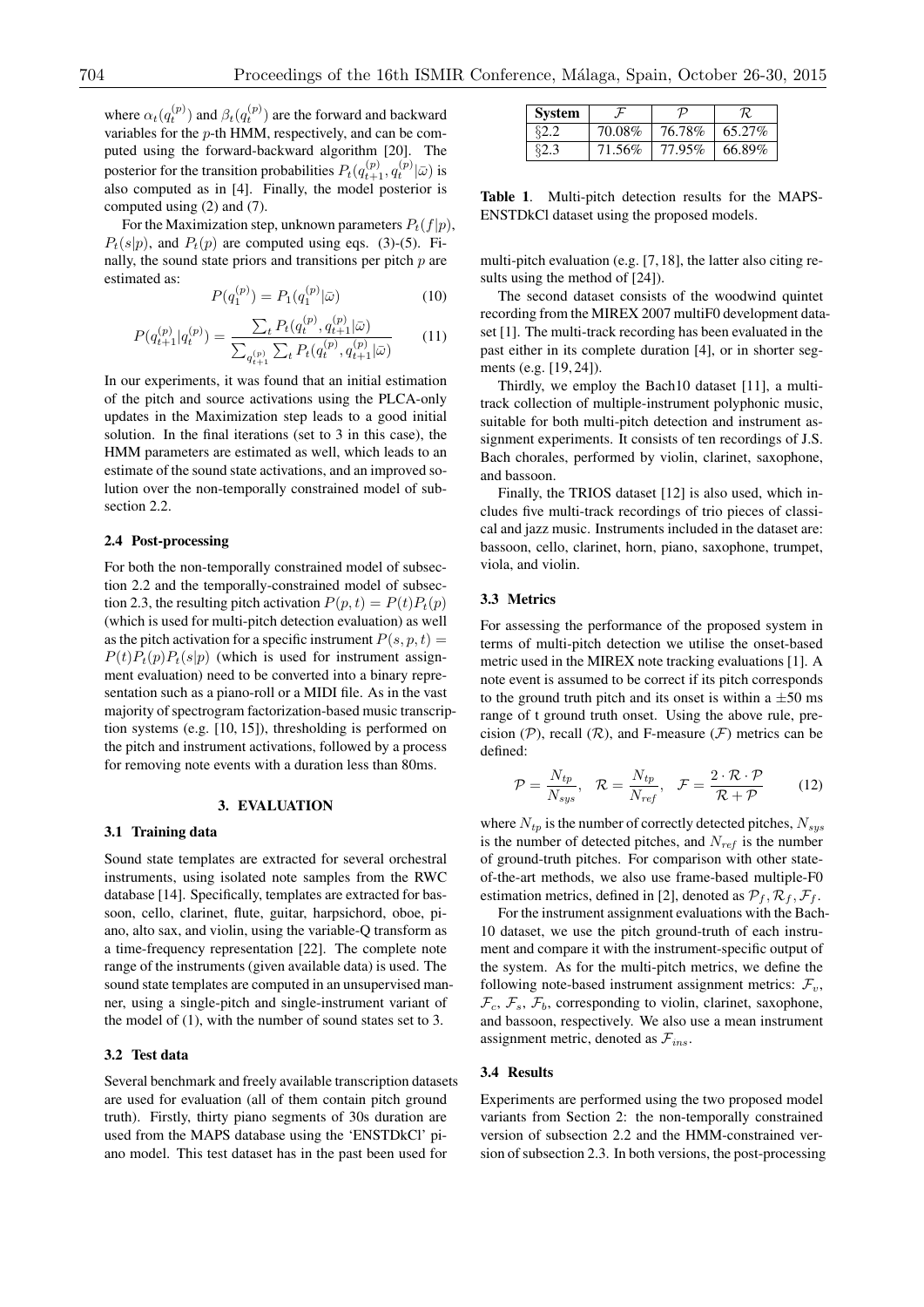| System |        |        |           |  |
|--------|--------|--------|-----------|--|
| ደግ ግ   | 71.75% | 68.78% | 74.98%    |  |
| ຂາ ຊ   | 72.50% | 73.31% | $71.71\%$ |  |

**Table 2**. Multi-pitch detection results for the MIREX multiF0 recording using the proposed models.

| <b>System</b> |        |        |        |  |
|---------------|--------|--------|--------|--|
| 82 Z          | 64.43% | 56.99% | 74.16% |  |
| ድን 2          | 65.01% | 57.35% | 75.11% |  |

**Table 3**. Multi-pitch detection results for the Bach10 dataset using the proposed models.

steps are the same. For the HMM-constrained model, the HMMs are initialized as ergodic, with uniform priors and state transition probabilities.

In terms of multi-pitch detection evaluation, results for the MAPS, MIREX, Bach10, and TRIOS datasets are shown in Tables 1, 2, 3, and 4, respectively. In all cases, the HMM-constrained model outperforms the non-temporally constrained model. The difference over the two models in terms of F-measure is more prominent for the MAPS dataset (1.48%) and the TRIOS dataset (1.81%) compared to the MIREX (0.75%) and Bach10 (0.58%) datasets. This can be attributed to the presence of piano in the MAPS and TRIOS datasets, compared to the woodwind/string instruments present in the other two datasets; since the piano is a pitched percussive instrument with a clear attack and transient state, the incorporation of temporal constraints on sound state evolution can be considered more important compared to bowed string and woodwind instruments, that do not exhibit a clear decay state. As an example of the transcription performance of the proposed system, Fig. 4 shows the resulting pitch activation for the MIREX multiF0 recording along with the corresponding ground truth.

Instrument assignment results for the Bach10 dataset are presented in Table 5. As can be seen, the performance of the proposed system regarding instrument assignment is much lower compared to multi-pitch detection, which this can be attributed to the fact that instrument assignment is a much more challenging problem, since it not only requires a correct identification of a note, but also a correct classification of that detected note to a specific instrument. It is worth noting however that a clear improvement is reported when using the temporally-constrained model over the model of subsection 2.2. That improvement is consistent across all instruments.

#### *3.4.1 Comparison with state-of-the-art*

On comparison of the proposed system with other state-ofthe art multi-pitch detection methods, for MAPS the proposed HMM-constrained method outperforms the spectrogram factorization transcription methods of [18] and [24] by 13.2% and 2.5% in terms of *F*, respectively. It is however outperformed by the transcription system of [7] (4.9% difference); it should be noted that the system of [7] is

| <b>System</b> |        | נ ו    |        |  |
|---------------|--------|--------|--------|--|
| 82.2          | 57.55% | 64.60% | 54.04% |  |
| 82.3          | 59.36% | 60.18% | 59.45% |  |

**Table 4**. Multi-pitch detection results for the TRIOS dataset using the proposed models.

| <b>System</b> | $1'$ 11   | $\epsilon$ |        |        | $F_{ins}$ |
|---------------|-----------|------------|--------|--------|-----------|
| \$2.2         | $10.55\%$ | 39.99%     | 33.87% | 40.80% | 31.30%    |
| 82.3          | 12.28%    | 41.55%     | 34.53% | 42.33% | 32.67%    |

**Table 5**. Instrument assignment results for the Bach10 dataset using the proposed models.

developed specifically for piano, in contrast with the proposed multiple-instrument system.

Regarding comparison on the MIREX recording, the proposed method outperforms the method of [6] by 3.9% in terms of  $\mathcal F$ . In terms of  $\mathcal F_f$ , the first 30sec of the MIREX recording were evaluated using the systems of [24] and [19], leading to  $\mathcal{F}_f = 62.5\%$  and  $\mathcal{F}_f = 59.6\%$ , respectively. The proposed HMM-constrained method reaches  $\mathcal{F}_f$  = 70.35%, thus outperforming the aforementioned systems.

For the Bach10 dataset, a comparison is made using the accuracy metric defined in [11]. The proposed HMMconstrained method reaches an accuracy of 72.0%, whereas the method of [11] reaches 69.7% (the latter results are with unknown polyphony level, for direct comparison with the proposed method).

Finally, for the TRIOS dataset, multi-pitch detection results were reported in [6], with  $\mathcal{F} = 57.6\%$ . The proposed method reaches for the HMM-constrained case  $\mathcal{F} =$ 59*.*3%, thus outperforming the system of [6].

#### *3.4.2 Comparing time-frequency representations*

In order to evaluate the use of the proposed input VQT time-frequency representation, a comparative experiment is made using the proposed system and having as input a constant-Q representation (using the method of [21], with a 60 bins/octave log-frequency resolution as with the VQT). For the comparative experiments, the MAPS-ENSTDkCl dataset is employed and both the non-temporally constrained and HMM-constrained models are evaluated. The postprocessing steps are exactly the same as in the proposed method. Results show that when using the constant-Q representation  $\mathcal{F} = 63.98\%$  for the non-temporally constrained model and  $\mathcal{F} = 65.51\%$  for the temporally-constrained model, which are both significantly lower when compared to using a VQT representation as input (cf. Table 1).

In order to show the improved detection performance of a VQT representation with respect to lower pitches, the transcription performance for the MAPS dataset was computed when only taking into account notes below or above MIDI pitch 60 (middle C in the piano). Using the VQT,  $\mathcal{F} = 65.18\%$  for the lower pitches and  $\mathcal{F} = 74.98\%$ for the higher pitches. In contrast when using the CQT,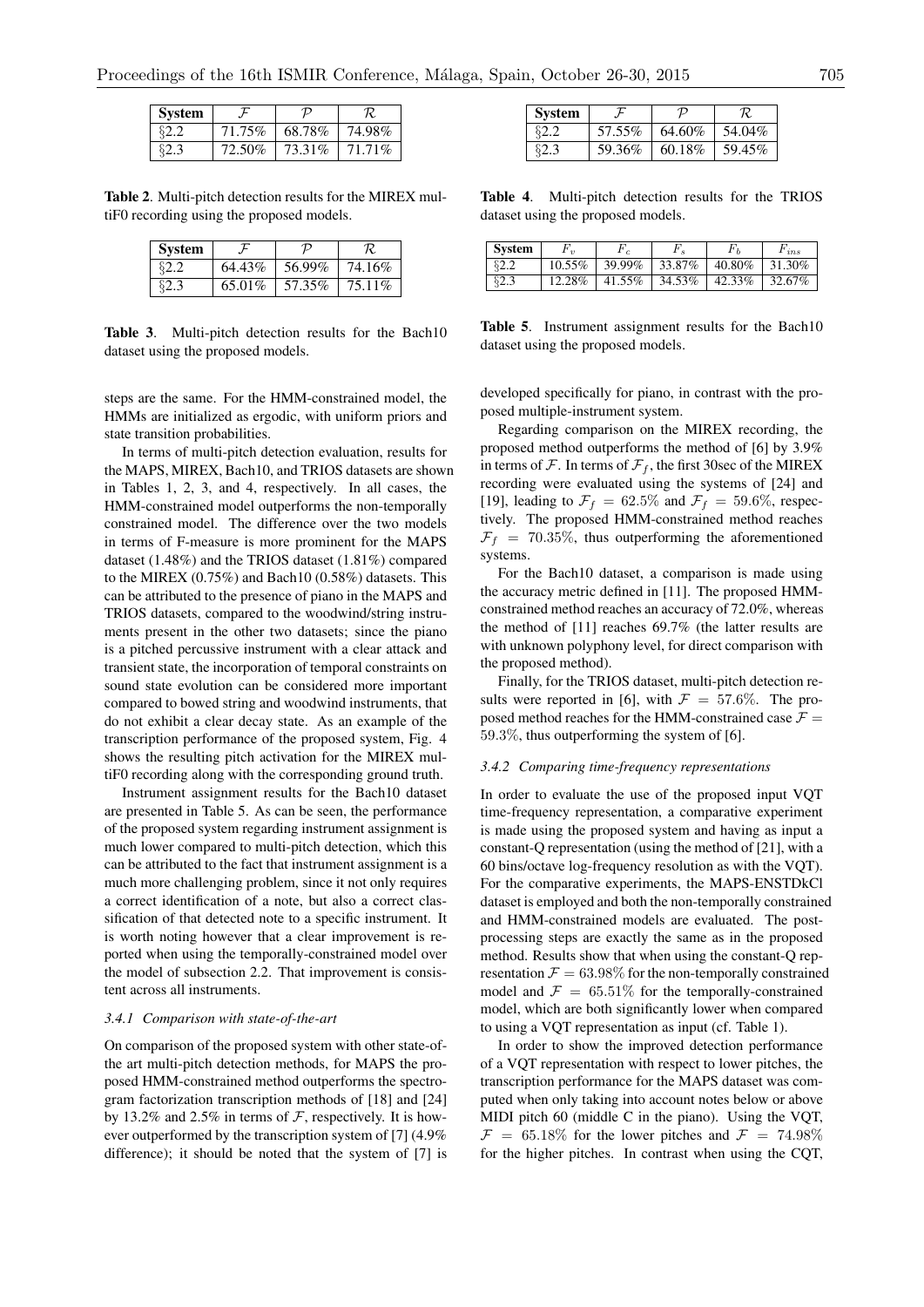

**Figure 4.** (a) The pitch activation output  $P(p, t)$  for the first 10 sec of the MIREX multiF0 recording. (b) The corresponding pitch ground truth.

 $\mathcal{F} = 51.17\%$  for the lower pitches and  $\mathcal{F} = 74.58\%$ for the higher pitches. This result clearly demonstrates the benefit of using a VQT representation with respect to temporal resolution in lower frequencies, and by extension, to detecting lower pitches. As an example, Fig. 2 shows the CQT and VQT spectrograms for a G1 piano note, with the VQT exhibiting better temporal resolution in lower frequencies.

#### *3.4.3 Sound state templates vs. note templates*

Here, a comparison is performed between the use of the proposed 5-dimensional dictionary of sound state templates against the use of a 4-dimensional note template dictionary (which contains one template per pitch, instrument, and log-frequency shifting); the latter is supported by the method of [3]. In order to have a direct comparison, the method of [3] (for which the source code is publicly available) is modified as to use the same input VQT representation as well as post-processing steps with the proposed method, and is compared against the non-temporally constrained model of subsection 2.2.

When using a 4-dimensional dictionary, multi-pitch detection performance for the MAPS dataset reaches 64.65%, in contrast to 70.1% when using the 5-dimensional sound state dictionary. This shows the importance of using sound state templates, which are able to model the transient parts of the signal in contrast to simply using one (typically harmonic) note template for each pitch and instrument.

#### *3.4.4 Runtimes*

On computational efficiency, the proposed model requires linear operations like matrix/tensor multiplications in the EM steps; on the contrary, the previous model of [4] required the computation of convolutions which significantly slowed down computations. Regarding runtimes, the original HMM-constrained convolutive model of [4] runs at about  $60 \times$  real-time using a Sony VAIO S15 laptop. Using the proposed method, the runtime is approximately 1

 $\times$  real-time for the non-temporally constrained model, and  $2.5 \times$  real-time for the HMM-constrained model (i.e. for a 1min recording, runtimes are 1min and 2.5min, respectively). Thus, the proposed system is significantly faster compared to the model of [4], making it suitable for largescale MIR applications.

# **4. CONCLUSIONS**

In this paper, we proposed a computationally efficient system for multiple-instrument automatic music transcription, based on probabilistic latent component analysis. The proposed model employs a 5-dimensional dictionary of sound state templates, covering different pitches, instruments, and tunings. Two model variants were presented: a PLCAonly method and a temporally constrained model that uses pitch-wise HMMs in order to control the order of the sound states. Experiments were performed on several transcription datasets; results show that the temporally-constrained model outperforms the PLCA-based variant. In addition, the proposed system outperforms several state-of-the-art multiple-instrument transcription systems using the MIREX multiF0, Bach10, and TRIOS datasets. We also showed that a VQT representation can yield improved results compared to a CQT representation. Finally, the non-temporally constrained variant of the model is able to transcribe a recording at  $1 \times$  real-time, thus making this method useful for large-scale applications. The Matlab code for the HMM-constrained model can be found online  $<sup>1</sup>$  in the hope</sup> that this model can serve as a framework for creating transcription systems useful to the MIR community.

This system can also be extended beyond the proposed formulations, by exploiting recent developments in spectrogram factorization-based approaches for music and audio signal analysis. Thus, the proposed model can also incorporate prior information in various forms (e.g. instrument identities, key information, music language models), following the PLCA-based approach of [23]. It can also use alternate EM update rules to guide convergence [8] or can use additional temporal continuity and sparsity constraints [13]. Drum transcription can also be incorporated into the system, in the same way as in [5]. In the future, we will also incorporate temporal constraints on note transitions and polyphony level estimation and will continue work on instrument assignment by combining timbral features with PLCA-based models.

#### **5. ACKNOWLEDGEMENT**

EB is supported by a Royal Academy of Engineering Research Fellowship (grant no. RF/128).

## **6. REFERENCES**

[1] Music Information Retrieval Evaluation eXchange (MIREX). http://music-ir.org/ mirexwiki/.

<sup>1</sup> https://code.soundsoftware.ac.uk/projects/ amt\_plca\_5d